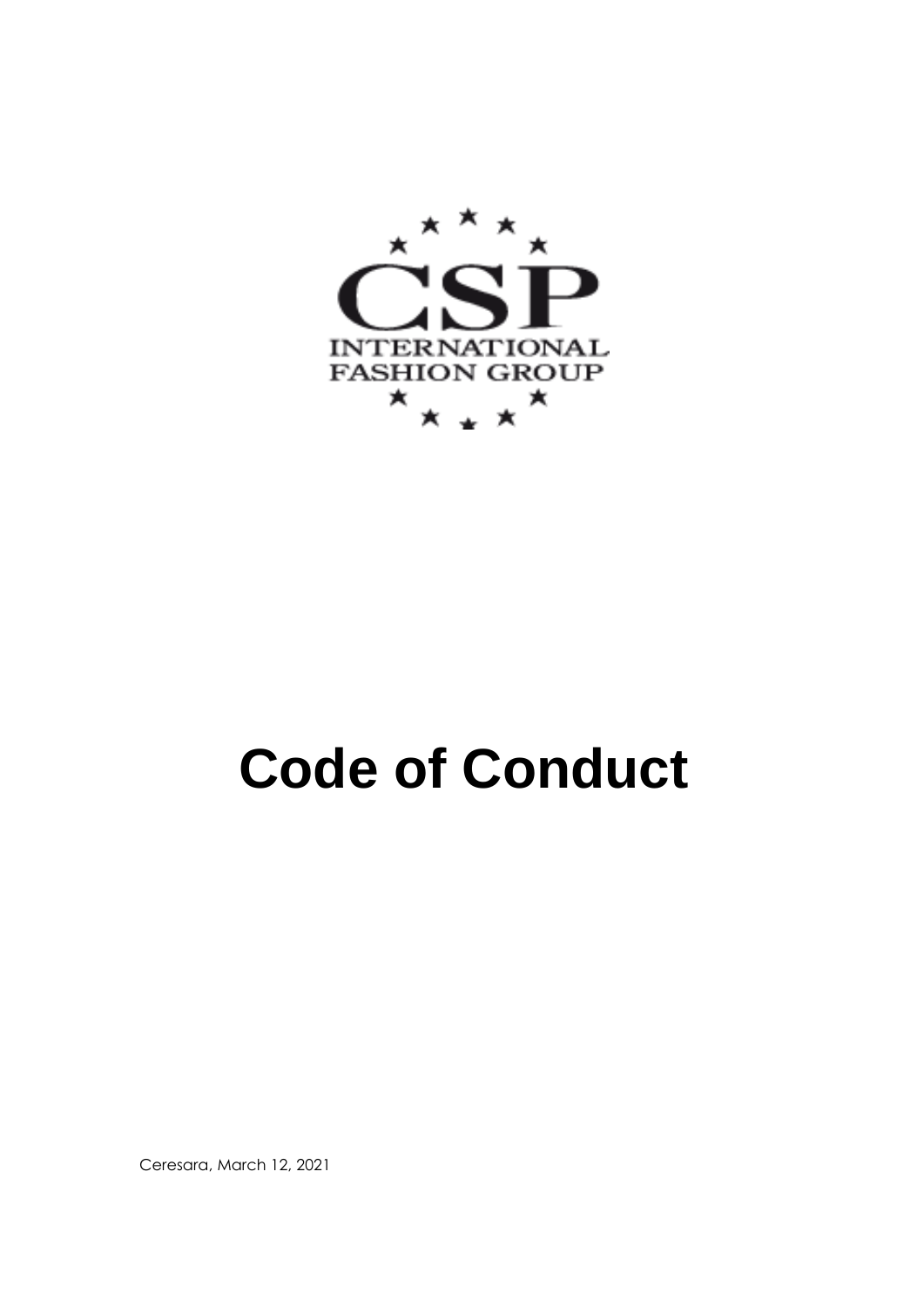# **CONTENTS**

| 1.               |                                           |                                                                                          |
|------------------|-------------------------------------------|------------------------------------------------------------------------------------------|
| 2.               |                                           |                                                                                          |
| 3.               |                                           |                                                                                          |
| 3.1              | 3.1.1<br>3.1.2<br>3.1.3<br>3.1.4<br>3.1.5 |                                                                                          |
| 3.2              |                                           |                                                                                          |
| 3.3              |                                           |                                                                                          |
| 3.4              |                                           | Protection of industrial and intellectual property Errore. Il segnalibro non è definito. |
| 3.5              |                                           |                                                                                          |
| 3.6              |                                           |                                                                                          |
| $\overline{4}$ . |                                           |                                                                                          |
| 4.1              |                                           |                                                                                          |
| 4.2              |                                           |                                                                                          |
| 4.3              |                                           |                                                                                          |
| 5.               |                                           |                                                                                          |
| 5.1              |                                           |                                                                                          |
| 5.2              |                                           |                                                                                          |
| 5.3              |                                           |                                                                                          |
| 5.4              |                                           |                                                                                          |
| 5.5              |                                           |                                                                                          |
| 5.6              |                                           |                                                                                          |
| 5.7              |                                           |                                                                                          |
| 5.8              |                                           |                                                                                          |
| 6.               |                                           |                                                                                          |
| 6.1              |                                           |                                                                                          |
| 6.2              |                                           |                                                                                          |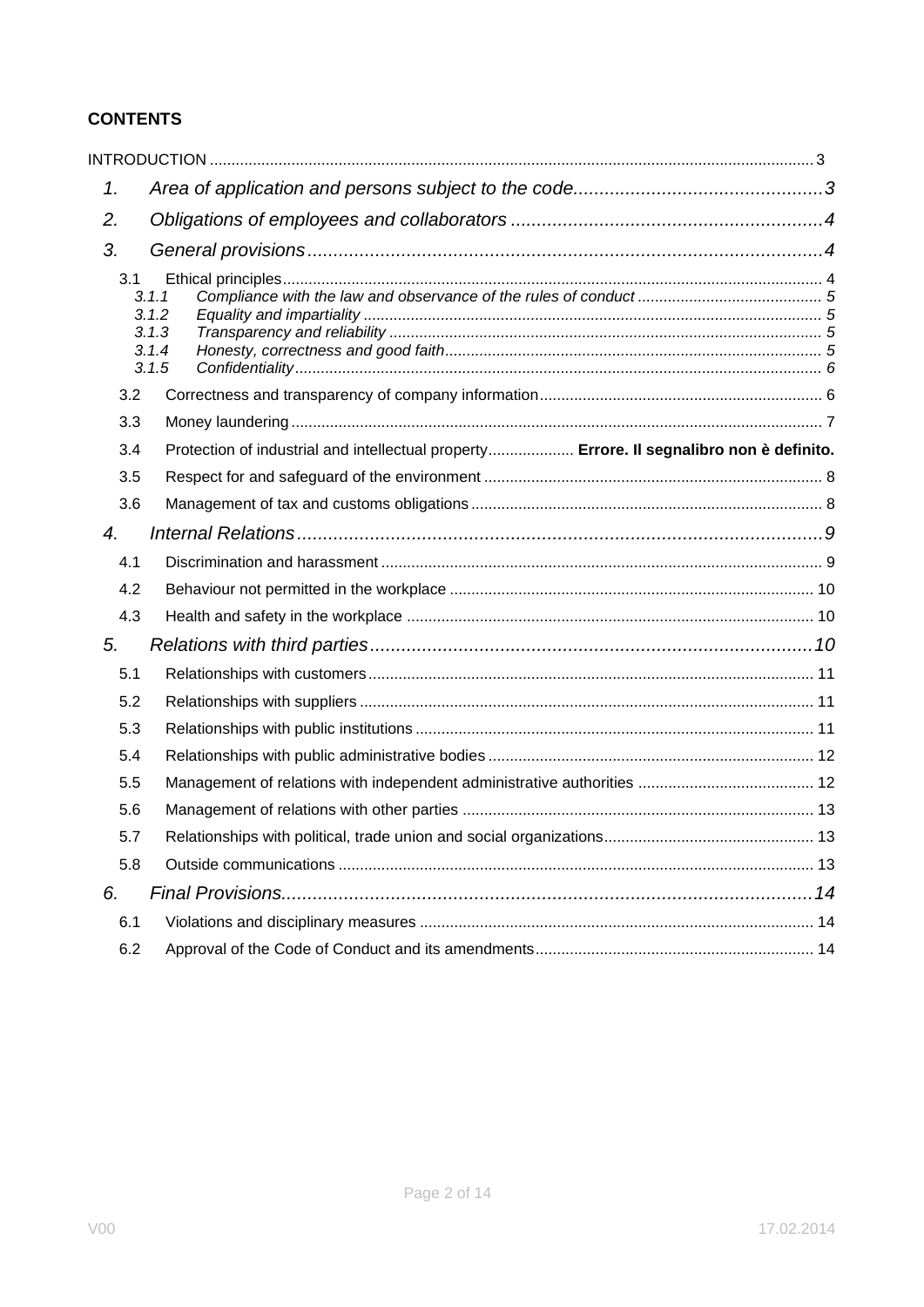#### <span id="page-2-0"></span>**INTRODUCTION**

The company history dates back to 1973 as manufacturer of female hosiery in the Italian hosiery district of Castel Goffredo (Mantua).

The mission of CSP International Fashion Group is to produce and distribute all over the world, the best products for quality standards, innovating in the core business of hosiery and expanding in the underwear and beachwear markets.

CSP International Fashion Group (referred to below as "CSP's Group" or "CSP" or "Company") decided that it would be appropriate to bring together and publish the values and principles that the group companies have always implemented in their relations with their employees, collaborators, customers, suppliers, shareholders, partners and the public authorities.

To ensure the correct running of its business and the related company activities, with a view to safeguarding its image and reputation, among other factors, the CSP's Group decided to adhere to the provisions of legislative decree no. 231 of 8 June 2001 (also referred to below as the Decree) on the administrative responsibility of legal entities under Italian law.

The CSP's Group is fully aware that the adoption of a Code of Conduct which clearly states all the values and inspiring principles behind the achievement of its business objectives is of fundamental importance for the correct running of its activities. The Code of Ethics is also a supporting factor for the organizational, management and control model adopted by the Group Leader pursuant to the terms and effects of the Decree, and for the prevention of all the forms of misconduct taken into consideration in the Decree.

Compliance with the terms of this document (referred to below as the Code of Conduct ) is regarded as an essential condition for the running of the group companies, and as a guarantee of reliability, the group reputation and image and maximum customer satisfaction, all of which form the basis for the success and current and future development of the group.

All the employees and other personnel involved in the activities of the CSP's Group companies have to be familiar with the Code of Conduct and make their own contribution to its observance. For this purpose, the Group ensures that the Code of Conduct is distributed to all those who are bound by its conditions and implements training and awareness programmes on its contents.

The CSP's Group, also through its "Supervisory Board" (\*) established under the Decree, monitors compliance with the rules of conduct contained in this Code of Conduct.

#### <span id="page-2-1"></span>*1. AREA OF APPLICATION AND PERSONS SUBJECT TO THE CODE*

CSP ensures that all the actions, operations, relationships and transactions involved in the various company activities, as described below, are subject to the terms of this Code of Conduct.

This Code of Conduct contains the inspiring principles of CSP, and is binding on those who represent, administer, manage and control the group companies, and those who cooperate and collaborate with them in any way with a view to pursuing their business objectives, including all the employees, collaborators (including consultants, agents, representatives, intermediaries, and so on) and all those who have business relations with the CSP's Group companies (referred to in general below as the Personnel).

The Personnel have to be familiar with the provisions of this Code of Conduct, and all employees of the CSP's Group companies are obliged to make an active contribution to its observance.

The directors of the group companies have to take the principles of the Code of Conduct into account when laying down the company objectives, proposing investments, carrying out projects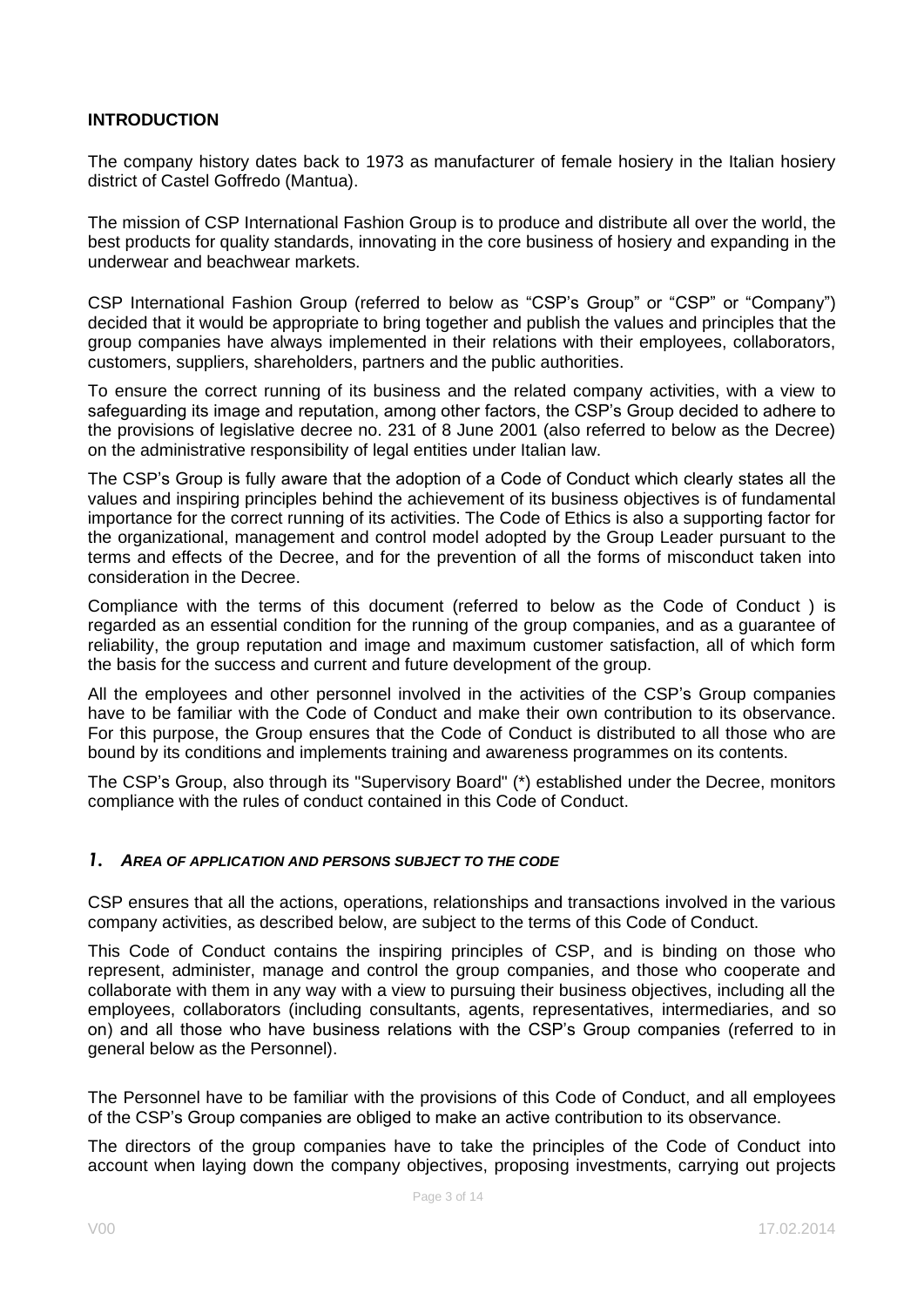and taking all their related management decisions and actions. When implementing these decisions and actions, the company managers and heads of department are bound by the same principles, both internally with a view to reinforcing the sense of cohesion and team spirit, and in their dealings with third parties.

For this purpose, the collaborators, commercial and business partners and all other parties with business relationships with the CSP's Group companies also have to be familiar with this Code of Conduct. CSP's Group therefore makes every effort to ensure maximum awareness of the Code of Conduct and carries out training and awareness activities to ensure that all those involved are familiar with it.

#### <span id="page-3-0"></span>*2. OBLIGATIONS OF EMPLOYEES AND COLLABORATORS*

The employees of the CSP's Group companies carry out their activities with honesty, correctness, commitment and professional diligence, and all their actions are fully in accordance with the legislative provisions in force.

Each action, operation and transaction carried out by CSP's Group employees has to be in line with the rules on correct management and the transparency, accuracy and truthfulness of information, and has to adhere in full with the company procedures.

The employees at all levels have to interact with each other, and with all the outside parties with whom they come into contact, on the basis of principles of collaboration, loyalty and mutual respect.

More specifically, the employees are obliged to:

- adhere in full and in a diligent manner to the provisions of the Code of Conduct and refrain from any type of behaviour contrary to such provisions;
- report all presumed violations of the Code of Conduct which may have taken place within the company to the monitoring body;
- provide all relevant assistance with investigations into possible and/or presumed violations of the Code of Conduct;
- inform third parties engaging in relations with the group companies of the provisions of the Code of Conduct and ensure their observance.

The collaborators with the CSP's Group companies (including consultants, agents, representatives, intermediaries, and so on) and all those who have business relations with these companies have to adhere to the principles set out in the Code of Conduct.

The group companies will ensure that the Code of Conduct is distributed to all personnel, through company notice boards and the CSP's Group website, and will apply appropriate and impartial disciplinary measures in the event of any violations thereof and in all cases of breach of the regulations on employment relationships.

#### <span id="page-3-1"></span>*3. GENERAL PROVISIONS*

#### <span id="page-3-2"></span>*3.1 Ethical principles*

With a view to achieving its objectives, CSP's Group adheres to the following principles (also referred to below as the Principles):

• compliance with the legislative and regulatory provisions in force in all the countries in which CSP's Group operates, and scrupulous adherence to the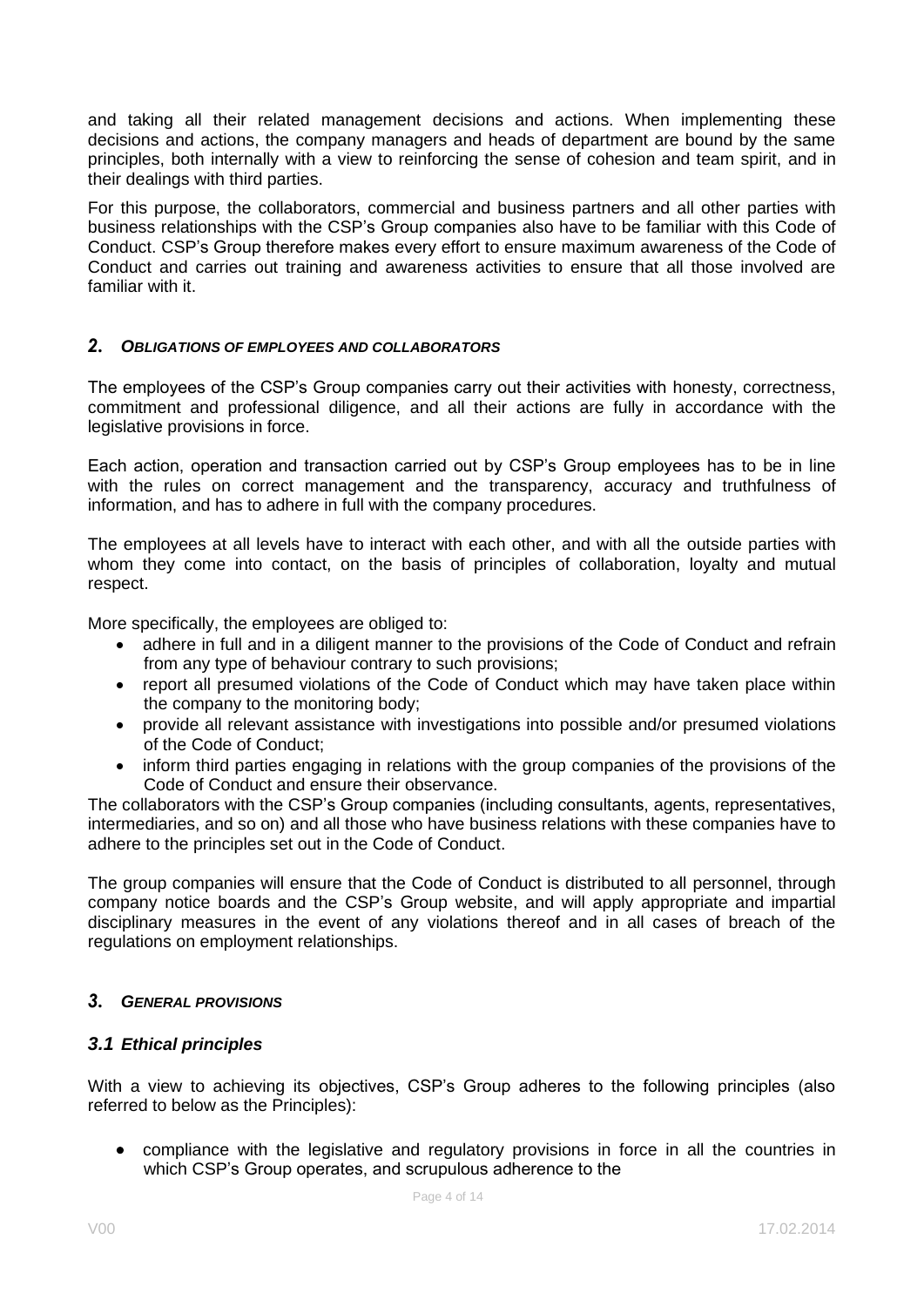- rules of conduct in relations with public administrative bodies;
- equality and impartiality in its treatment of employees, collaborators and customers;
- transparency and reliability;
- honesty, correctness and good faith;
- confidentiality;
- respect for persons and human resources.

These Principles, which inspire all the activities of the CSP's Group companies, are described in greater detail below.

#### <span id="page-4-0"></span>**3.1.1 Compliance with the law and observance of the rules of conduct**

The Personnel carry out their activities on behalf of the CSP's Group companies on the basis of honesty and in accordance with the relevant legislation and regulations in force.

#### <span id="page-4-1"></span>**3.1.2 Equality and impartiality**

In the management of the company activities and when taking all related decisions (including those on the selection of customers, personnel and organisational management, the selection and management of suppliers, relationships with outside bodies and institutions, and so on), the Personnel have to operate in an impartial manner and in the greater interest of the group companies, on the basis of objective, neutral assessment criteria.

#### <span id="page-4-2"></span>**3.1.3 Transparency and reliability**

In carrying out their professional duties, actions, operations and transactions, and in their conduct in general, the Personnel have to apply maximum transparency and act in the most reliable manner possible.

When managing the company business, the Personnel have to supply transparent, truthful, comprehensive and precise information.

The CSP's Group promotes a culture of control at every level in the company, and takes the necessary steps to ensure that its employees are fully aware of the importance of the internal control system and that they comply with the regulations and company procedures in force in carrying out their duties.

The relevant company departments at the CSP's Group work with the internal and outside control bodies to ensure that all the relevant procedures are implemented as laid down in the regulations which apply.

#### <span id="page-4-3"></span>**3.1.4 Honesty, correctness and good faith**

The Personnel will refrain from carrying out any actions contrary to the interests of the CSP's Group companies and are aware of the fact that the pursuit of the interests of the group companies can in no circumstances justify conduct contrary to the Principles laid down in the Code of Conduct.

The parties involved in carrying out transactions must in no circumstances find themselves in a situation of conflict of interests, that is, in a situation in which the Personnel pursue interests other than those of the Group or carry out activities that might in any way interfere with the decisions that they have to take solely in the interests of the CSP's Group companies, or take personal advantage of the business opportunities of the CSP's Group.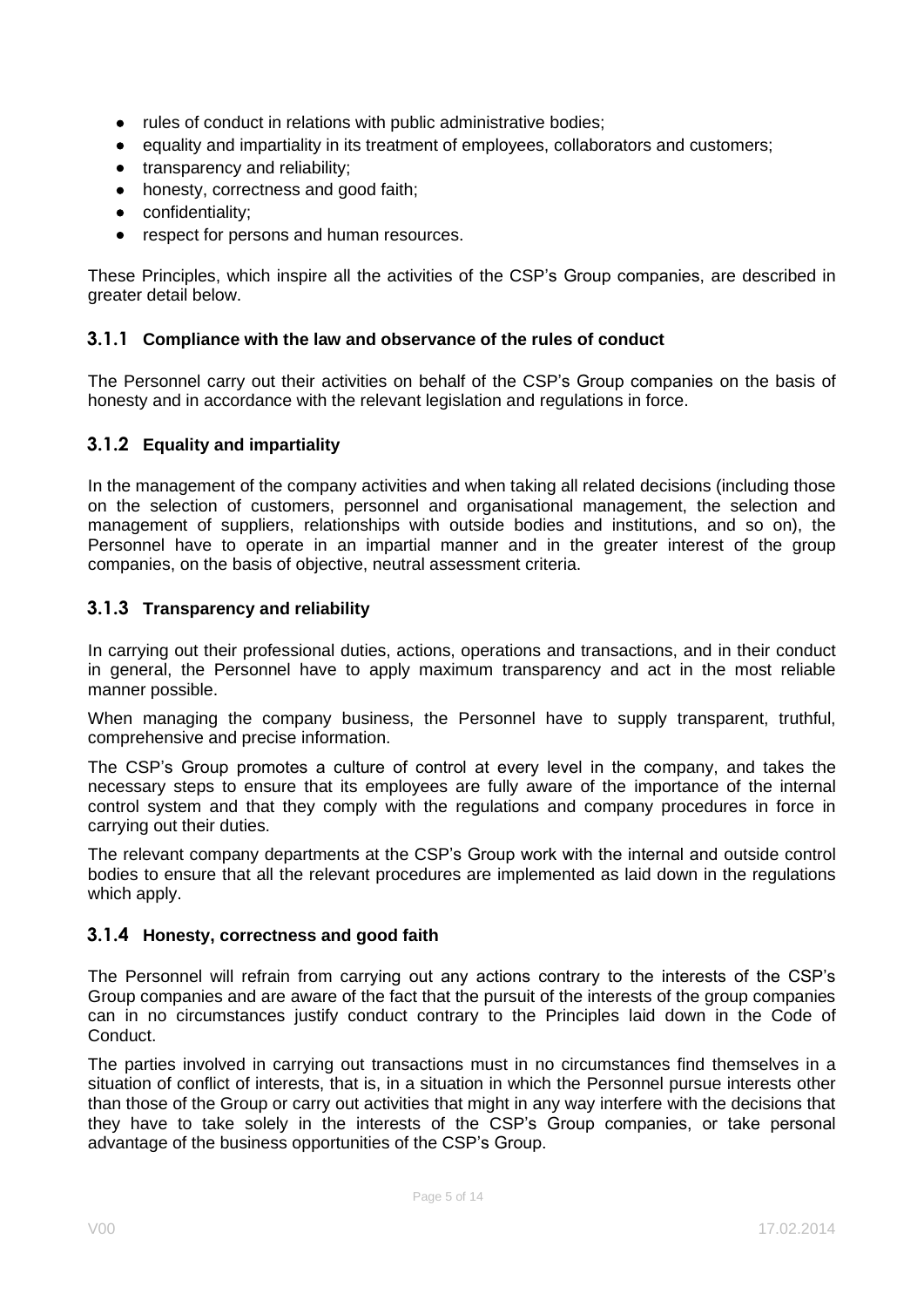In a situation of conflict of interests, the Personnel will immediately inform their superior or company contact person and will act in accordance with the decisions taken on the matter in question by each group company.

The CSP's Group companies are aware that a healthy, effective system of competition contributes to the positive development of the company mission, and therefore comply in full with the competition regulations in force and in no way encourage conduct that might lead to any form of unfair competition.

All the CSP's Group activities have to be carried out with the maximum commitment, diligence and professional integrity, in a spirit of mutual respect and collaboration.

The Personnel will carry out their duties in line with the responsibilities conferred upon them and in such a way as to safeguard the image and reputation of the Group.

# <span id="page-5-0"></span>**3.1.5 Confidentiality**

The CSP's Group acknowledges that confidentiality is a fundamental and essential rule of all conduct. The group companies therefore guarantee the confidential nature of all the information in their possession and will not use any reserved data without express authorization to do so, in which case such data will be used fully in accordance with the terms of the privacy legislation in force.

In their relations with the CSP's Group companies and their various contacts, the Personnel will refrain from using confidential information which is not in the public domain, and which might have come into their possession in the course of their duties, for personal purposes or for any other reasons not connected with their working activities on behalf of the CSP's Group companies.

No employee or collaborator will take direct or indirect personal advantage of confidential information in his or her possession, pass on such information to other parties or encourage other parties to make use of such information.

Information may only be passed on to third parties by personnel who are duly authorized to do so, and in accordance with the relevant company regulations.

The CSP's Group applies and constantly updates policies and procedures for the protection of information.

#### <span id="page-5-1"></span>*3.2 Correctness and transparency of company information*

Each action, operation and transaction have to be entered in the company accounting system as laid down in law and in accordance with the accounting standards which apply, and has to be duly authorized, accessible for checking purposes, legitimate, correct and consistent.

Full supporting documentation of each transaction has to be kept in the records of the CSP's Group companies to ensure that the accounts are truthful, complete and transparent, and with a view to guaranteeing:

- precise accounting records;
- the immediate tracing of the transactions and their underlying motives;
- efficient reconstruction of the transactions, in an appropriate chronological sequence;
- effective checks on the decision-making, authorization and executive
- processes, and the identification of the various levels of responsibility.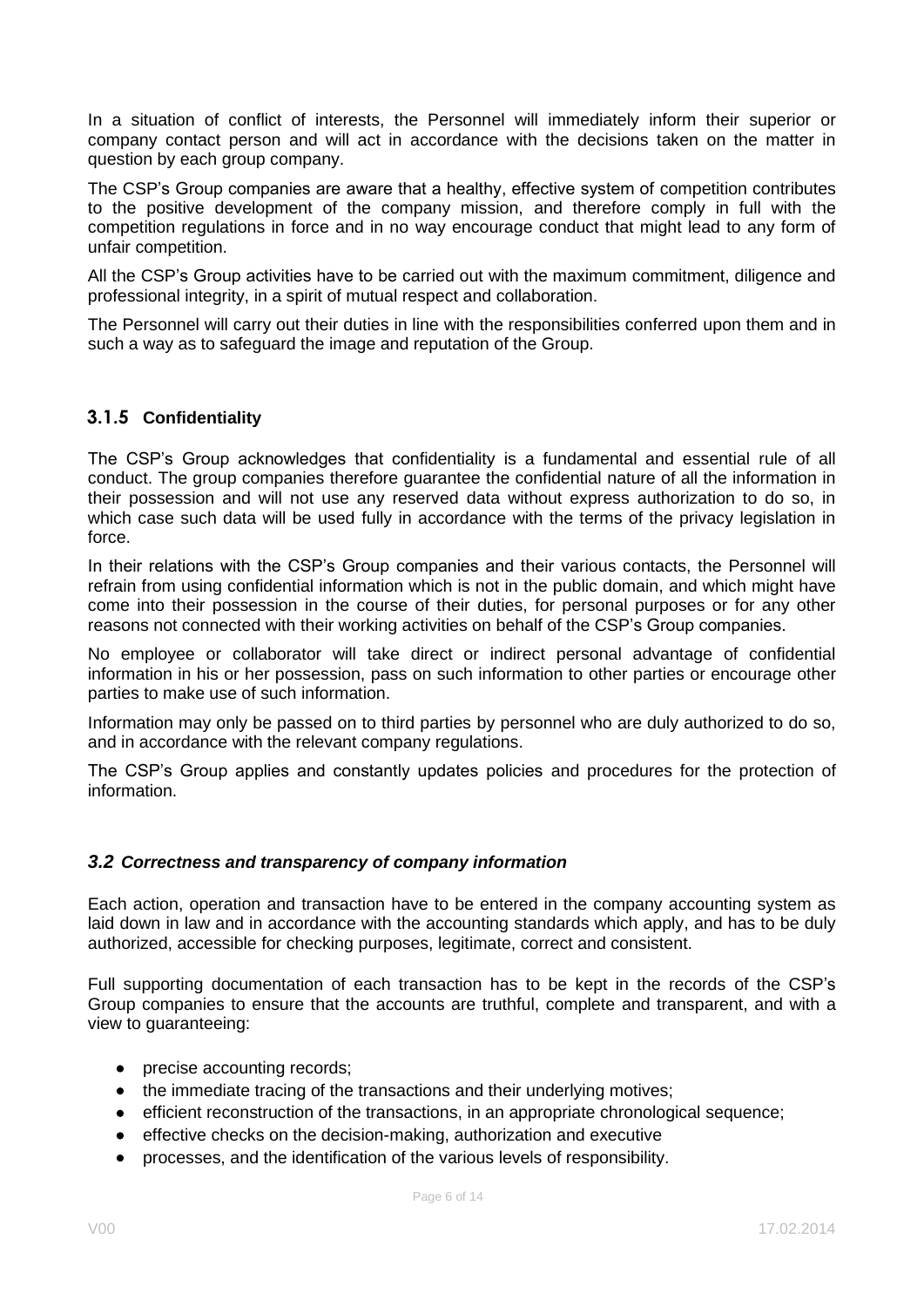Each employee and collaborator will ensure that each event of relevance to company management is correctly and promptly entered in the accounts of the CSP's Group companies.

All the accounting records have to be fully consistent with the contents of the supporting documentation. For this reason, each employee and collaborator will ensure that the supporting documentation is easily traceable and entered in the records in a logical manner.

The CSP's Group promotes a culture of control at every level in the company, and takes the necessary steps to ensure that its employees are fully aware of the importance of the internal control system and that they comply with the regulations and company procedures in force in carrying out their duties, with a view to:

- ensuring that the various company processes are appropriate in terms of efficiency, effectiveness and economy;
- guaranteeing the reliability and correctness of the accounting entries and the safeguarding of the company assets;
- ensuring the conformity of the accounting and fiscal processes with the legislation in force.

The internal control systems include all the control activities exerted by the single company departments over their processes, with a view to protecting company goods, effectively managing the company assets and supplying clear information on the capital, economic and financial situation of the CSP's Group, and carrying out all the necessary activities to identify and limit company risks.

In addition, as far as is applicable to them, the employees and collaborators will:

- make an active contribution to the correct and effective running of the internal control system;
- safeguard the tangible and intangible company assets in their custody in a responsible manner and not make any improper use of them1.

#### <span id="page-6-0"></span>*3.3 Money laundering*

In respect of their various relationships within the Group, the Personnel will under no circumstances become involved in operations connected with the laundering of proceeds from illicit or criminal activities.

Before setting up relationships or stipulating agreements with regular suppliers and other partners for business reasons, the group companies and their employees and collaborators will take the necessary steps to confirm the moral integrity, reputation and good name of such counterparties

CSP complies with all the Italian and international legislation and provisions on money laundering.

#### *3.4 Protection of industrial and intellectual property*

In accordance with the law, the Group takes the necessary steps to ensure observance of the domestic, European and international regulations on the protection of industrial and intellectual property.

The Personnel promote the correct use of trademarks, distinguishing signs and symbols and all other creative works, including computer programs and databanks, with a view to safeguarding the capital and moral rights of the author.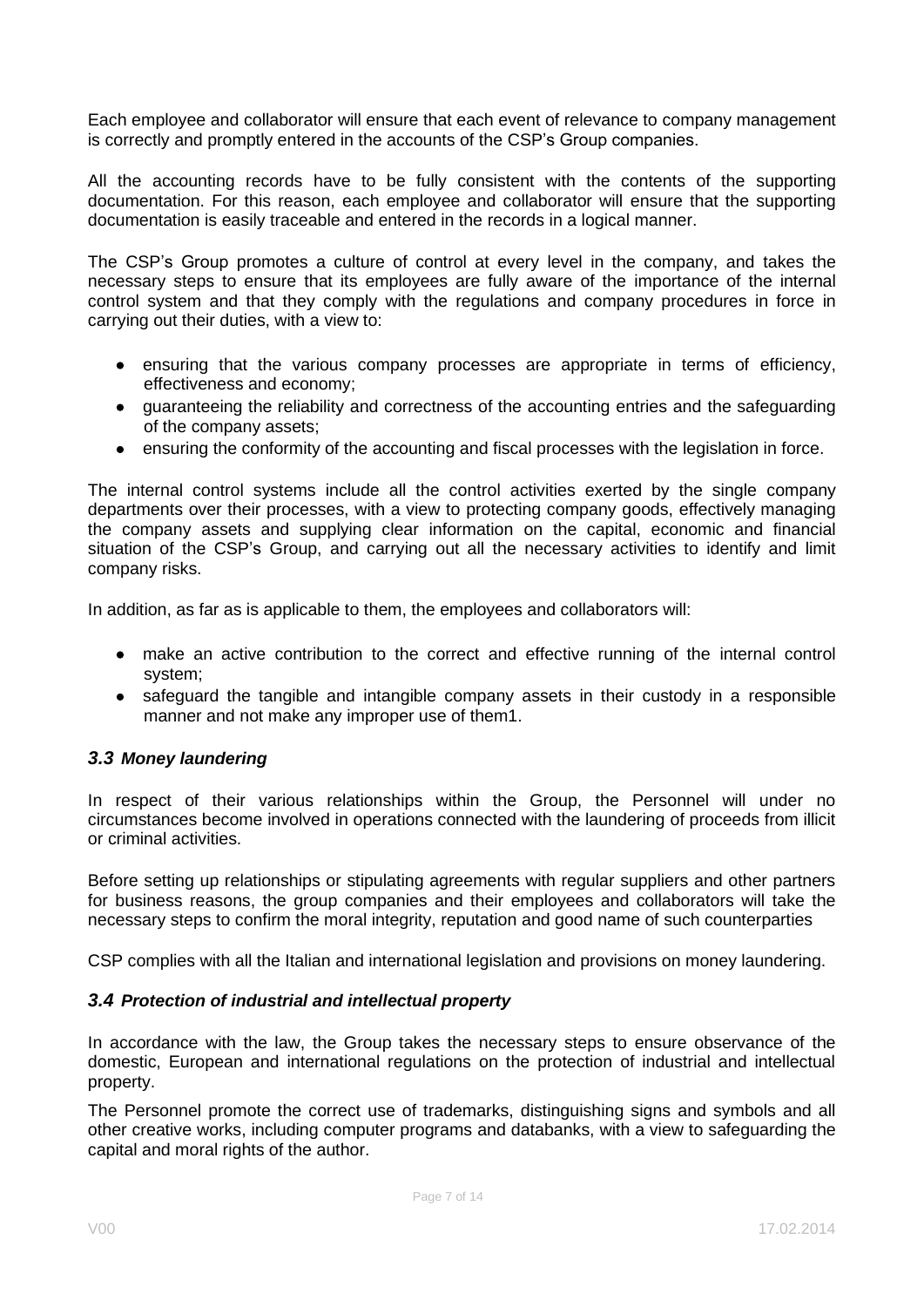For this purpose, the Personnel will refrain from all conduct aimed at the counterfeiting, alteration, duplication or distribution of the works of other parties in any form whatsoever, without due entitlement to do so.

By way of example, the Personnel are prohibited from altering any data, information or programs stored in the company information systems. The Personnel will adhere to the laws on the safeguarding of copyrights which protect the company's intellectual property rights. The software and databanks protected by copyright and used by the employees for the activities of the group companies cannot be reproduced, with the exception of copies made for backup purposes, and cannot be used by employees for their own personal purposes. Personnel are prohibited from using unauthorized software or databanks by means of the group company computers.

# <span id="page-7-0"></span>*3.5 Respect for and safeguard of the environment*

The CSP's Group believes that the safeguard of the environment and the sustainable development of the territory in which it operates are of primary importance, taking into account the rights of the community and future generations.

The Group Leader is committed to the protection of the environment and the minimizing of the negative environmental impact of its activities and business activities and requires the same level of commitment from the group companies.

For that purpose, the Group pays particular attention to the following aspects, fully in accordance with the environmental regulations in force:

- the promotion of activities and processes which are as compatible as possible with the environment, by means of criteria and advanced technologies geared towards environmental safeguards, energy efficiency and the sustainable use of resources;
- the assessment of the environmental impact of all the company activities and processes;
- collaboration with internal (employees) and outside (institutions) stakeholders to optimize the management of environmental issues;
- the pursuit of environmental safeguard standards by implementing appropriate management and monitoring systems.

#### *3.6 Management of tax and customs obligations*

The Company guarantees the correctness of every accounting operation and every declaration for tax and customs purposes.

Recipients promote the completeness, clarity and accuracy of the data and information processed, compliance with the principles for compiling accounting documents, timely correspondence between tax documents and related operations, timely correspondence between customs documents and related operations, the correctness and truthfulness of tax and customs declarations.

Third parties, who in any capacity interface with the Company in the management of tax and customs obligations, ensure adequate collaboration with the company functions in charge of achieving the corporate purposes in the reference activities, in compliance with the principles set out.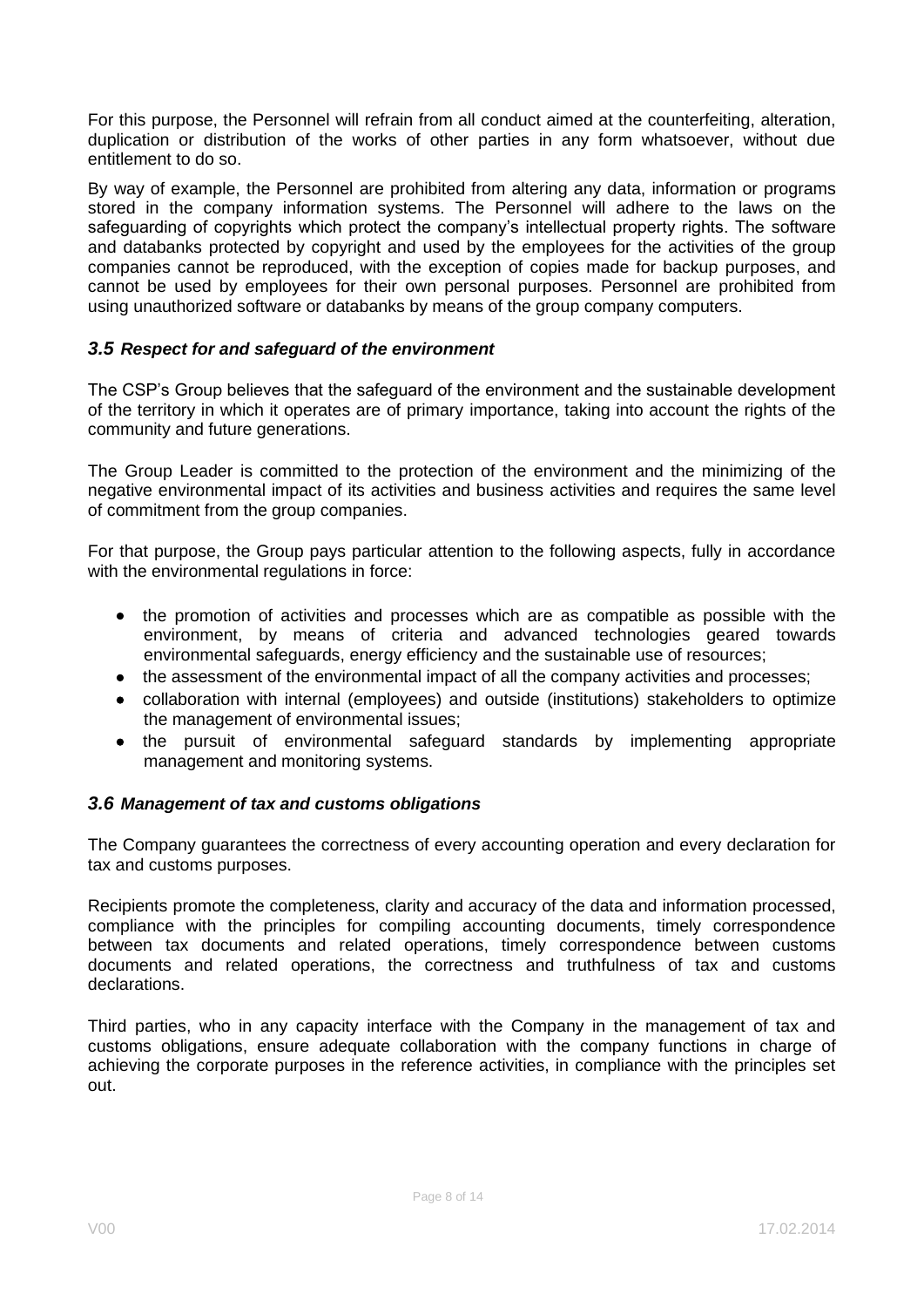#### <span id="page-8-0"></span>*4. INTERNAL RELATIONS*

The CSP's Group safeguards and promotes the supreme value of human beings, and does not discriminate on the basis of age, sex, sexual tendencies, race, language, nationality, political or trade union opinions or religious beliefs.

The CSP's Group recognizes the central importance of its human resources and is convinced that the most important factor in the success of a company is the professional contributions of its employees, operating in an atmosphere of loyalty and mutual trust. For the CSP's Group, human resources are an indispensable and precious value for the very existence of the group and its future development.

The CSP's Group acknowledges as essential principles of its company philosophy, in line with the international organization to which it belongs, respect for the work, professional contribution and commitment of each of its employees and respect for all their opinions, irrespective of their length of service and experience, and the importance of their ideas.

For that purpose, the CSP's Group guarantees equality of opportunity at all levels of the organization, on the basis of merit and free of any form of discrimination whatsoever.

The Group, for its part, requires commitment and loyalty of its employees in all their actions and duties in respect of the company.

The Group is also committed to ensuring that authority is exercised in a fair, correct manner, and that it is not abused in any way. More specifically, authority must never be transformed into the exercise of power in any way contrary to the dignity and autonomy of the employees and collaborators in general. The working activities have to be organized in such a way as to ensure respect for the employees and collaborators.

The CSP's Group guarantees the physical and moral integrity of its employees and collaborators, who are entitled to dignified working conditions and safe and healthy workplaces. Any requests or threats with a view to encouraging personnel to act against the law or the Code of Conduct, or to act in way that might be harmful to the moral and personal convictions and preferences of persons, will not be tolerated under any circumstances.

The CSP's Group is also aware that professionalism is a value acquired through practical experience and by means of specific training, and recognizes the determining contribution made in this sense by its most experienced employees, by promoting the transfer of their knowledge and professional skills to more recently recruited personnel.

The CSP's Group promotes the development of professional skills and the aspirations of each single employee and respects their desire to learn and further their careers.

#### <span id="page-8-1"></span>*4.1 Discrimination and harassment*

The CSP's Group will not tolerate any discriminatory behaviour or any form of harassment or personal or sexual offence. The CSP's Group is therefore committed to ensuring a working environment free of all form of discrimination and harassment relating to race, sex, religion, nationality, age, sexual tendencies, disability or any other personal characteristic not related to the work situation.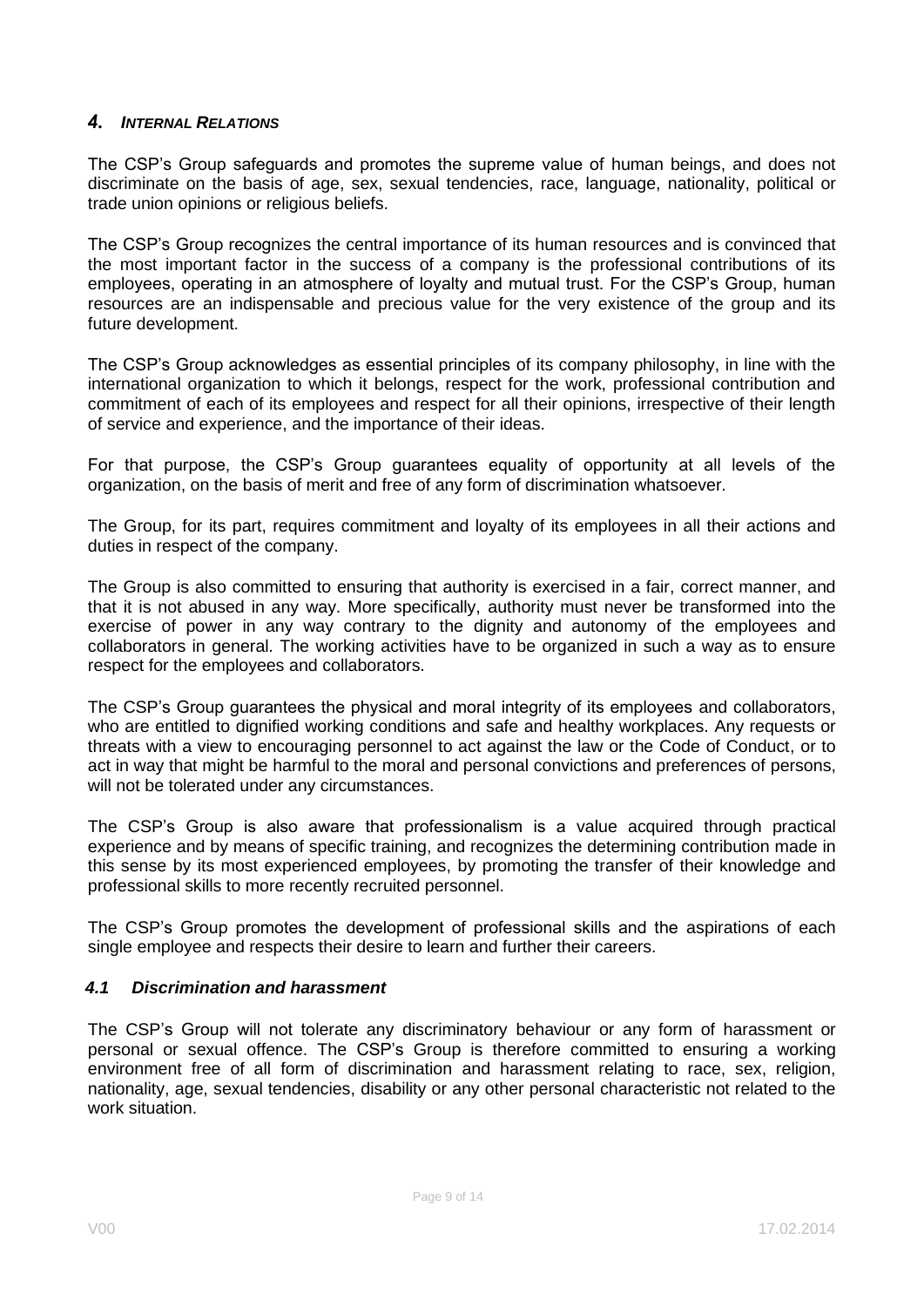#### <span id="page-9-0"></span>*4.2 Behaviour not permitted in the workplace*

All forms of illegal conduct and abuse, threats or aggression of any kind towards persons or company property are strictly prohibited in the workplace. Personnel will report all conduct of this nature and all presumed violations of standards, directives and procedures to their superiors, who will pass on the information received, in all confidence, to Human Resources, which will carry out the necessary checks and assessments before consulting with the Board of Directors, to which it will express its opinion as to the measures to be adopted.

#### <span id="page-9-1"></span>*4.3 Health and safety in the workplace*

In respect of its core business, the CSP's Group companies guarantee working conditions that respect individual dignity and ensure a safe, healthy working environment, in accordance with the accident prevention and health and hygiene in the workplace regulations.

The companies are fully committed to promoting a culture of safety and awareness of the risks involved in the operations carried out. Workers at all levels are required to conduct themselves in a responsible manner and act in accordance with the safety systems and all the company procedures forming an integral part thereof.

For this purpose, all employees, collaborators and other parties operating in the offices and factories of the CSP's Group companies are required to make their own personal contribution towards the safety and general quality of the workplace, by acting fully in accordance with the safety systems and all the company procedures forming an integral part thereof.

The CSP's Group is committed to:

- acting in such a way as to protect the health and safety of the employees of the group companies and the communities in the vicinity of its premises, by bringing its operating strategies into line with the company policies on health, safety and the environment;
- providing training and information for all those operating in the offices and factories of the CSP's Group companies on the safety risks to which they might be exposed from time to time, and supplying them with the general and personal protection equipment required under the regulations in force in line with the types of activity carried out by them;
- carrying out regular reassessments and continuous monitoring on the performance and efficiency of the risk management system, with a view to ensuring that the workplaces are safe and healthy and guaranteeing the constant improvement of all matters relating to health, safety and the environment.

#### <span id="page-9-2"></span>*5. RELATIONS WITH THIRD PARTIES*

The CSP's Group takes particular care in developing relationships based on trust with all outside parties, including individuals, groups and institutions whose support is necessary to enable it to accomplish its mission, as well as collaborators, customers, suppliers, business partners, public institutions, the market and political, trade union and social organizations whose interests may be directly or indirectly influenced by the Group's activities.

In carrying out its activities, the CSP's Group places the emphasis on loyalty and correctness and insists that all those operating on its behalf do so in an honest, transparent and legitimate manner at all times. The Group will not tolerate any form of corruption, collusion and undue favoritism.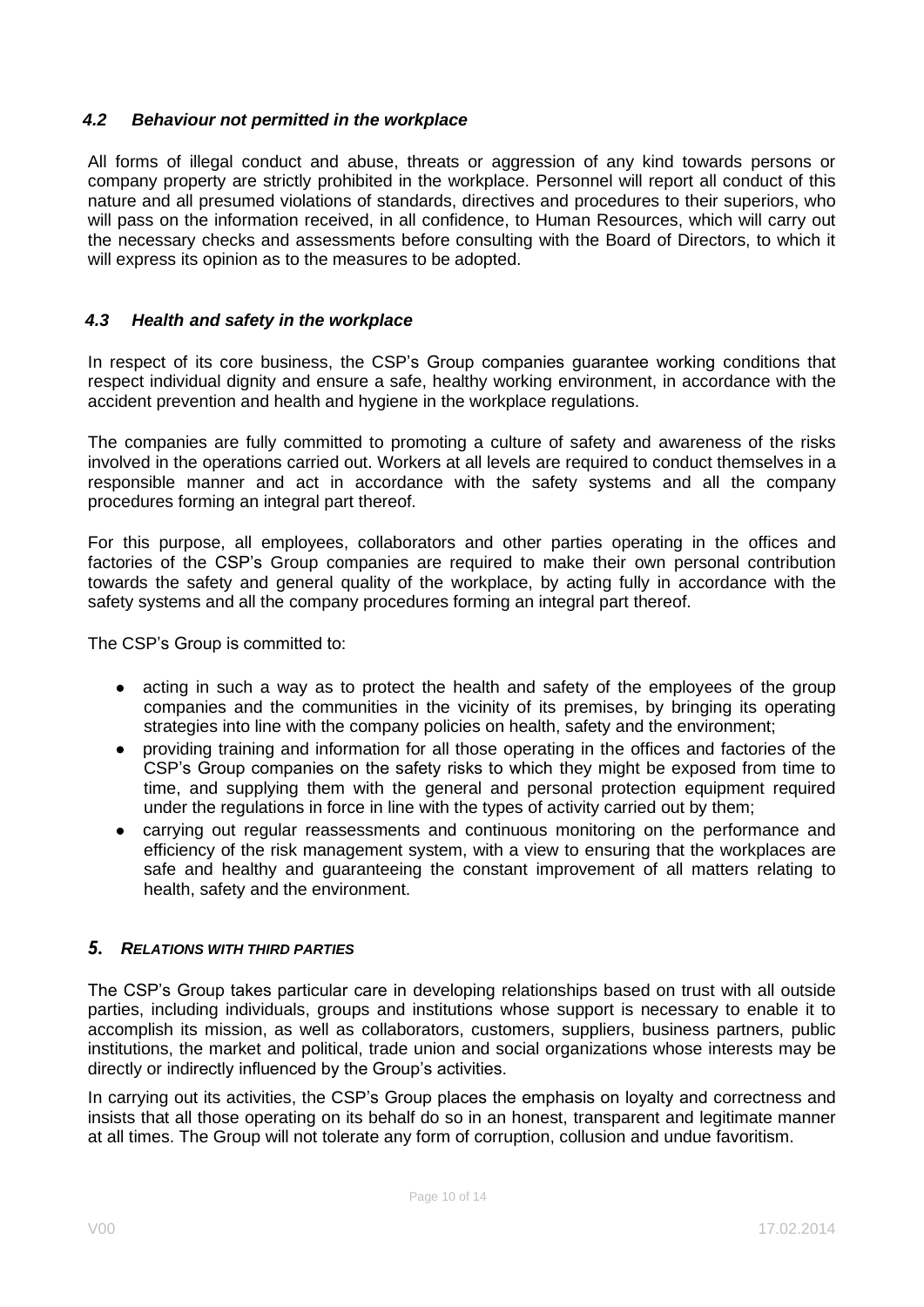Aware of the importance of the services it supplies, the CSP's Group adopts all the necessary measures to ensure the transparency of its actions and conduct.

The employees and collaborators of the CSP's Group are prohibited from giving, offering, accepting or receiving free gifts, benefits and/or any other advantages, with the exception of gifts of symbolic value only which are exchanged as part of normal business relations and commercial practices. The management of free gifts by the CSP's Group companies as part of its commercial, marketing and communications strategies is limited to the situations in which such operations are permitted and is the sole responsibility of the relevant company departments and duly authorized personnel.

#### <span id="page-10-0"></span>*5.1 Relationships with customers*

In line with their fundamental values and aware of the fact that each customer has different expectations while at the same time offering an opportunity for growth, the CSP's Group companies base their relationships with all their customers on the principles of integrity, honesty, correctness and mutual respect and trust, as well as professionalism, independence and equity.

#### <span id="page-10-1"></span>*5.2 Relationships with suppliers*

In the same way, the relationships between the CSP's Group companies and its suppliers are based on loyalty, correctness and professionalism, with a view to encouraging continuous working relationships and solid, long-lasting relations based on trust.

The selection of the suppliers and determination of the conditions for the purchase of goods and services take place on the basis of objective and partial assessments founded on quality, price and the guarantees offered.

In their relationships with their suppliers, the group companies adhere to the following principles:

- the companies neither practice nor approve any form of "reciprocity" with their suppliers. The goods and services sought by the CSP's Group companies are selected and acquired solely on the basis of their value in price and quality terms;
- all negotiations with existing or potential suppliers regard only the goods and services required from the supplier in question;
- the personnel responsible for the acquisition of goods and services may not be subjected to any form of pressure by the suppliers for the donation of materials, products and/or sums of money to charities, solidarity associations or similar organizations.

The Group takes on commitments with existing and potential suppliers and manages its relations with them in accordance with the Group directives on conflict of interests and business management.

#### <span id="page-10-2"></span>*5.3 Relationships with public institutions*

The Group's relations with Italian, European and international public institutions, public officials and members of public service bodies, including official bodies, representatives, agents, officials, employees and consultants of public institutions, control bodies and other independent administrative authorities, are based on full compliance with the legislative provisions in force. Such relations are the sole responsibility of the duly authorized parties, on the basis of the powers conferred upon them by the boards of directors of the group companies.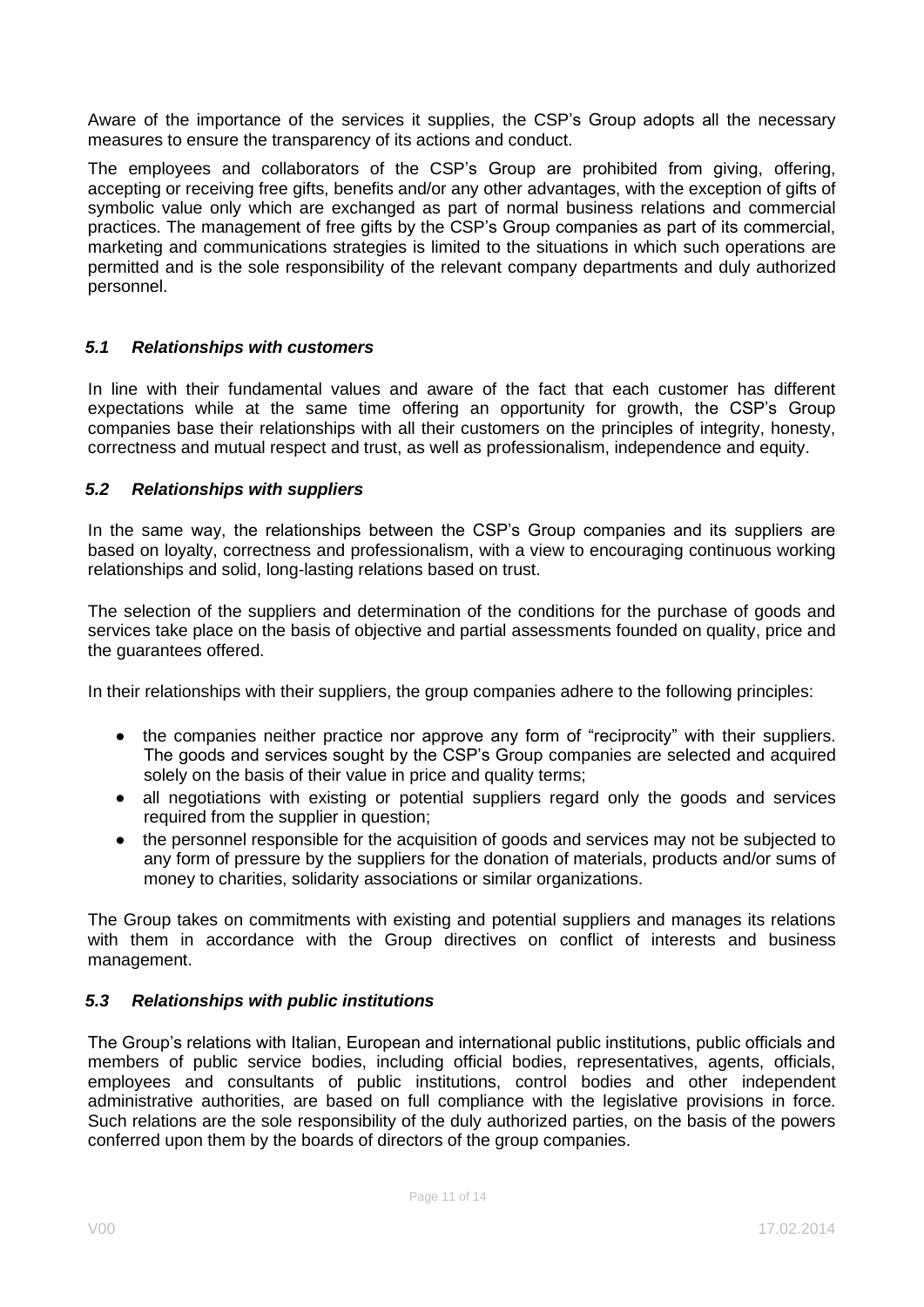The Group relations with the legal and public authorities in general are based on the principles of correctness, completeness and truthfulness.

The CSP's Group will offer all possible assistance to the above organizations with which it has dealings for any reason, on the basis of transparency and correctness.

# <span id="page-11-0"></span>*5.4 Relationships with public administrative bodies*

The Group's relations with public service officials and with public and private parties supplying public services (referred to in general below as the public administration), and all other relations of a public nature, are based on full compliance with the legislative provisions in force and the principles of transparency, honesty and correctness, and will in no circumstances compromise the integrity and reputation of the CSP's Group.

The management of Group relations with the public administration and all other relations of a public nature in general is the sole responsibility of the duly authorized company departments.

In their relationships with the public administration, the group companies will make no attempt to unduly influence the decisions taken by officials acting on behalf of the administrative bodies in question.

During business negotiations and relationships with the public administration in Italy or elsewhere, the group companies will not conduct themselves in any way contrary to the principles set out above, and will refrain from conduct of the following nature:

- offering or granting employment opportunities and/or commercial advantages to the public administration personnel involved in the negotiations or relationship, or their relatives;
- offering or receiving free gifts or other goods;
- supplying untruthful information or failing to issue notification of significant facts, when asked to do so by the public administration.

In their relationships with the public administration in Italy or elsewhere, the representatives and/or employees of the group companies will not hand over sums or money or other goods of any nature, either directly or through third parties, to public officials, government representatives or public or private employees in exchange for favors or to encourage them to carry out or delay the performance of any official action contrary to their duties as public servants.

#### <span id="page-11-1"></span>*5.5 Management of relations with independent administrative authorities*

The CSP's Group is committed to full compliance with the rules laid down by the public control bodies to ensure observance of the regulations in force in its areas of operation.

The Personnel will comply with all requests received from independent administrative authorities in relation to their duties and will offer them all possible assistance in carrying out their investigations.

To ensure maximum transparency, the CSP's Group agrees to adopt all the necessary measures to avoid any situations of conflict of interest with officials and employees of independent administrative authorities and their relatives.

In their relationships with such authorities, the employees will not exchange gifts in any form with a view to obtaining favorable treatment in respect of any activity connected in any way with the CSP's Group. This rule applies to gifts and benefits of any other nature whatsoever, whether promised, offered or received.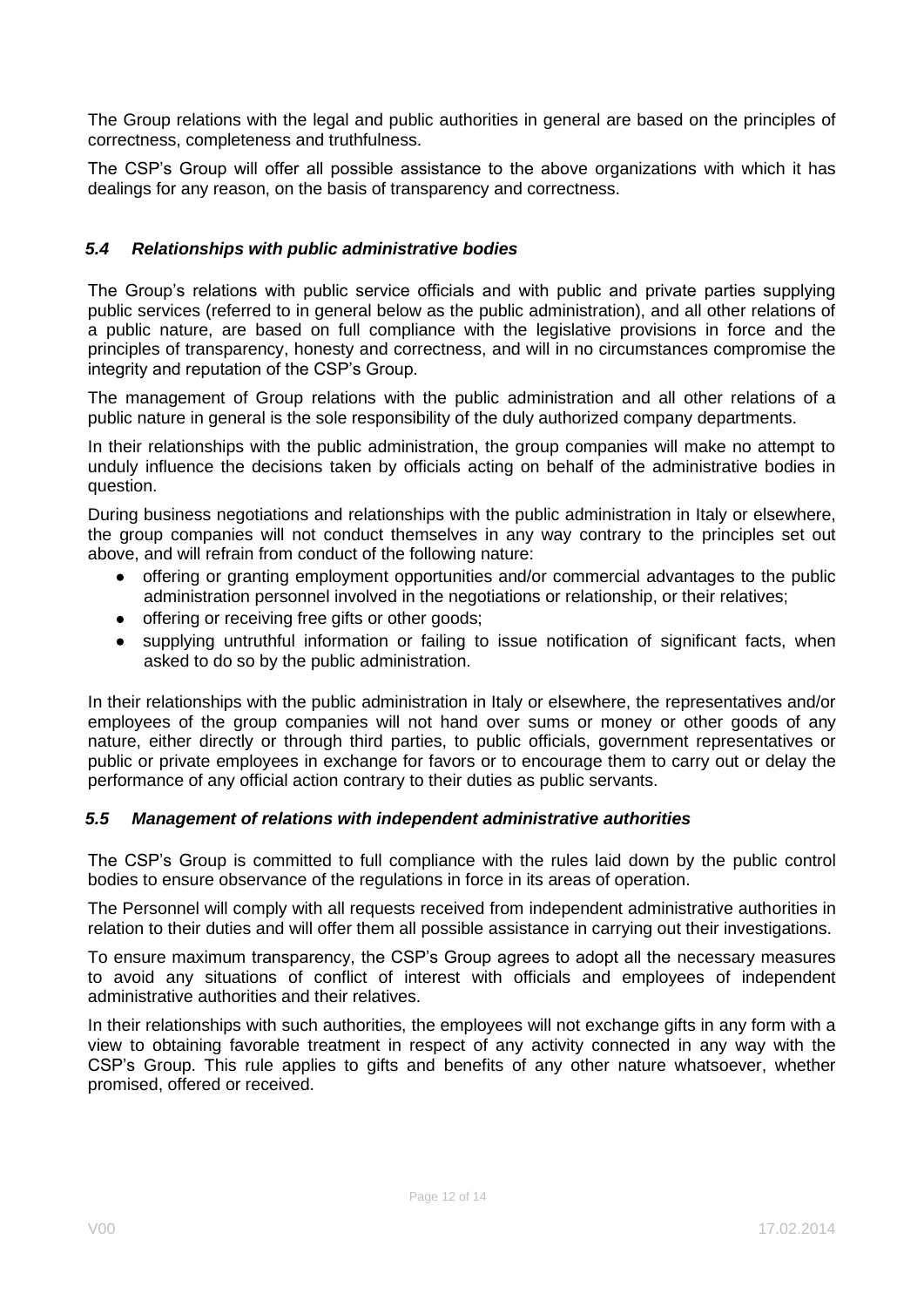#### <span id="page-12-0"></span>*5.6 Management of relations with other parties*

The relationships between CSP's Group companies and private bodies, including non-profit organizations, are based on the fullest observance of the legislative provisions in force, and will in no way be allowed to compromise the integrity and reputation of the CSP's Group.

The taking on of commitments and management of relationships of all kinds with private bodies are the sole responsibility of the duly authorized company departments and personnel, on the basis of the system of delegated powers, job descriptions and company procedures.

#### <span id="page-12-1"></span>*5.7 Relationships with political, trade union and social organizations*

The CSP's Group contributes to the economic wellbeing and growth of the communities in which it operates. For that purpose, the CSP's Group cooperates with local and national communities in the course of its activities, with a view to encouraging dialogue with trade union and other associations.

The CSP's Group's relations with political parties and their representatives or candidates are based on the fullest compliance with the regulations in force and the company guidelines.

The CSP's Group encourages and supports social, sporting, humanitarian and cultural initiatives, and may make contributions to foundations, institutions, organizations or bodies dedicated to social and cultural activities and geared towards improving living conditions and promoting a culture of peace and solidarity. Such contributions will be made in accordance with the relevant regulations in force and will be documented in a correct and appropriate manner.

The CSP's Group does not promote or sustain any kind of relationship with organizations, associations or movements which directly or indirectly pursue illicit ends or carry out actions prohibited by law.

The CSP's Group also condemns any form of involvement of its Personnel with associations whose aims are prohibited by law and contrary to public order, and repudiates all conduct aimed at encouraging the activities and programs of associations involved in committing offences, even if the aim of such encouragement should be to obtain a company profit.

#### <span id="page-12-2"></span>*5.8 Outside communications*

The disclosure of documents and information regarding the CSP's Group companies or other parties with which they have relationships has to take place in accordance with the laws, regulations and professional codes of practice in force. The following are in any case prohibited:

- the disclosure of any price sensitive information that might be acquired in the course of company activities;
- the distribution of false or misleading information on the CSP's Group or other parties with which the group companies have business relationships;
- all forms of pressure aimed at influencing bodies responsible for communicating with and supplying information to the public.

To guarantee complete and consistent information, the relationships between the CSP's Group companies and the media are the sole responsibility of the duly authorized departments.

The contents of information on company products always have to be documented and traceable. No exaggerated or sweeping statements are permitted, and non-demonstrable comparisons not based on objective evidence are prohibited. CSP's Group instructs its promoters to provide the public all the information on the properties and characteristics of the product to allow a correct use of the same.